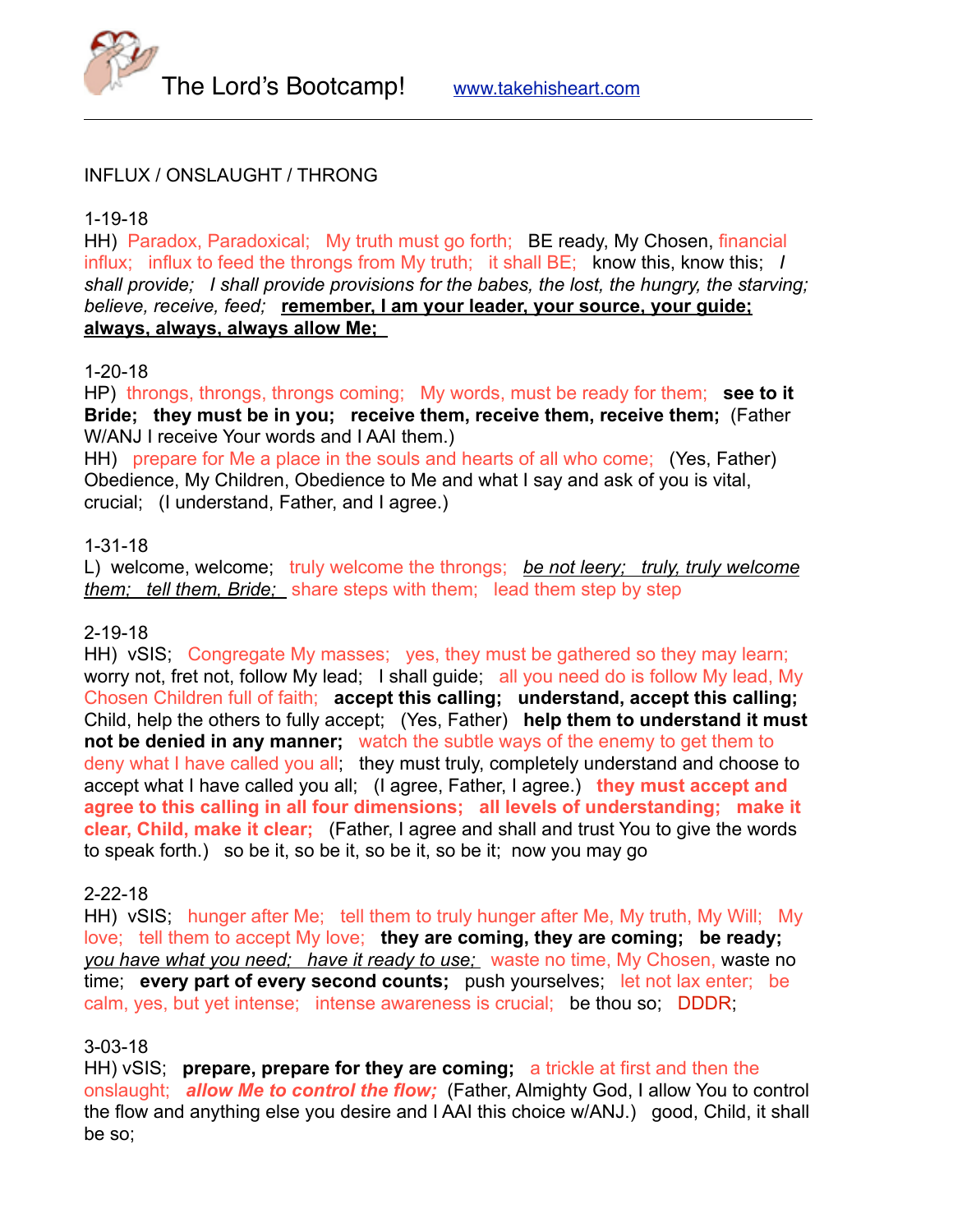3-11-18

L) SIS; *Prepare, Prepare*; **Great Awakening;** My Chosen shall lead massive masses; **believe it, invoke it, ALLOW it, My Chosen, ALLOW it;** (I had shouted many things at the laver while washing. After I finished washing, the words RS had spoken either during the Wednesday or Sabbath meeting when he said, *"She means it, you can tell she means it.*" *Suddenly I knew somehow the Lord had prompted him to pronounce this and I know now what happened here at the laver this morning was a legal result of it. Hallelujah!!!*)

## 4-26-18

L) SIS; Clear the way; tell angels and hosts to clear the way for the throngs; (*Angels and hosts, I tell you to clear the way for the throngs according to the will and plans of Almighty God. W/ANJ I AAI the clearing of the way for the throngs. And I ask for your aid in preparing all of the logistics required for the preparation of the Healing Room, the house, and the property w/ANJ I AAI this request according to the will and plans of Almighty God.*) that will do it

# 5-31-18

HP) SIS; multitudes, multitudes, multitudes; be ready, My Children; fortify yourselves; again and again; magnanimous increases; allow them, allow them;

## 6-02-18

HH) ( For some reason I looked up and saw the doorway into the dining room) they shall flood through this doorway [many times]

## 7-25-18

HP) SIS; the tide is coming, the tide is coming; *be not washed away; be ready, My Children;* plant your feet on and in My solid ground that ye may stand understand

# 8-22-18

HP) SIS; Comfort the lost when they come; Comfort, free, heal, teach; Comfort them with My truth; **there shall be throngs;** be ready, be calm for all is well for I am with you;

## 9-15-18

HP) comfort and enjoin the lost, the in-firmed, the babes, the throngs; **cover them with Praises and truth;** set them free; forget not to set them free; *feed them of My truth as I lead* 

## 10-31-18

HH) be not afraid nor fear nor doubt about what lies ahead, Child; just follow My directions and all will be well for I am with you.

(I saw a large number of cars coming at me. They were 10-15 abreast.) yes, the masses are coming; Our final stages of readiness must take place. Allow My plans to come forth;

## 11-06-18

30 minutes: they shall come, they shall come, they shall come; be assured, they shall come; *prepare yourself for their coming*

## 12-01-18

L) Prepare, Prepare, Prepare; Onslaught; it shall arrive; push, push Preparations; ask Me and I shall guide; ask Me; (Yes, Lord, I ask You to guide us in preparing for